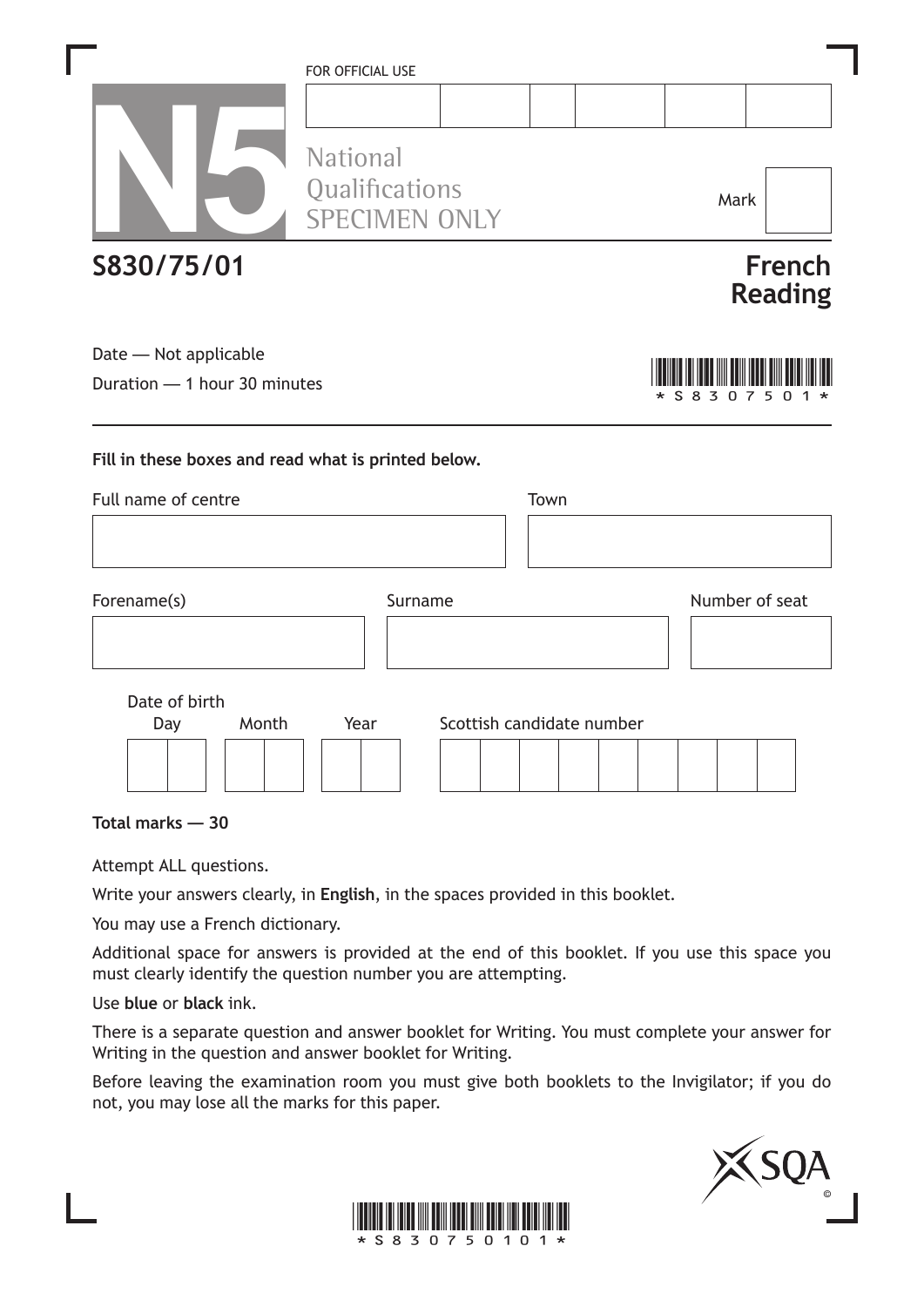**MARKS** NO NOT THIS MARGIN

**Total marks— 30**

### **Attempt ALL questions**

#### **Text 1**

Whilst in France, you read an article about two young French people who have very different hobbies.

### **Eric, 15 ans, Musicien**

J'ai commencé à être passionné par la musique quand j'ai découvert des disques que mon père écoutait quand il était jeune.

Maintenant je suis le chanteur dans un groupe. Ma mère n'est pas très contente car à cause de ma musique je n'ai plus de temps de consacrer à mes études ou aux tâches ménagères.



Mon ami Jamel est très doué car non seulement il joue de la batterie dans le groupe mais il écrit aussi toutes nos chansons.

Un jour mon groupe espère devenir célèbre et faire des concerts partout dans le monde.

#### **Marielle, 15 ans, Cycliste**

J'ai commencé à faire du cyclisme il y a sept ans.

Faire du cyclisme me plaît beaucoup mais je dois faire des sacrifices. Je m'entraîne plusieurs fois par semaine et je ne sors que très rarement. Et ma vie de tous les jours a vraiment changé aussi. Par exemple, il faut que je me couche de bonne heure et bien sûr il faut absolument que j'évite la nourriture grasse.



Je fréquente une école de sport que j'adore car elle est très bien équipée et les entraîneurs savent nous pousser au maximum de nos capacités.

Mon but est de gagner une médaille d'or pour la France.

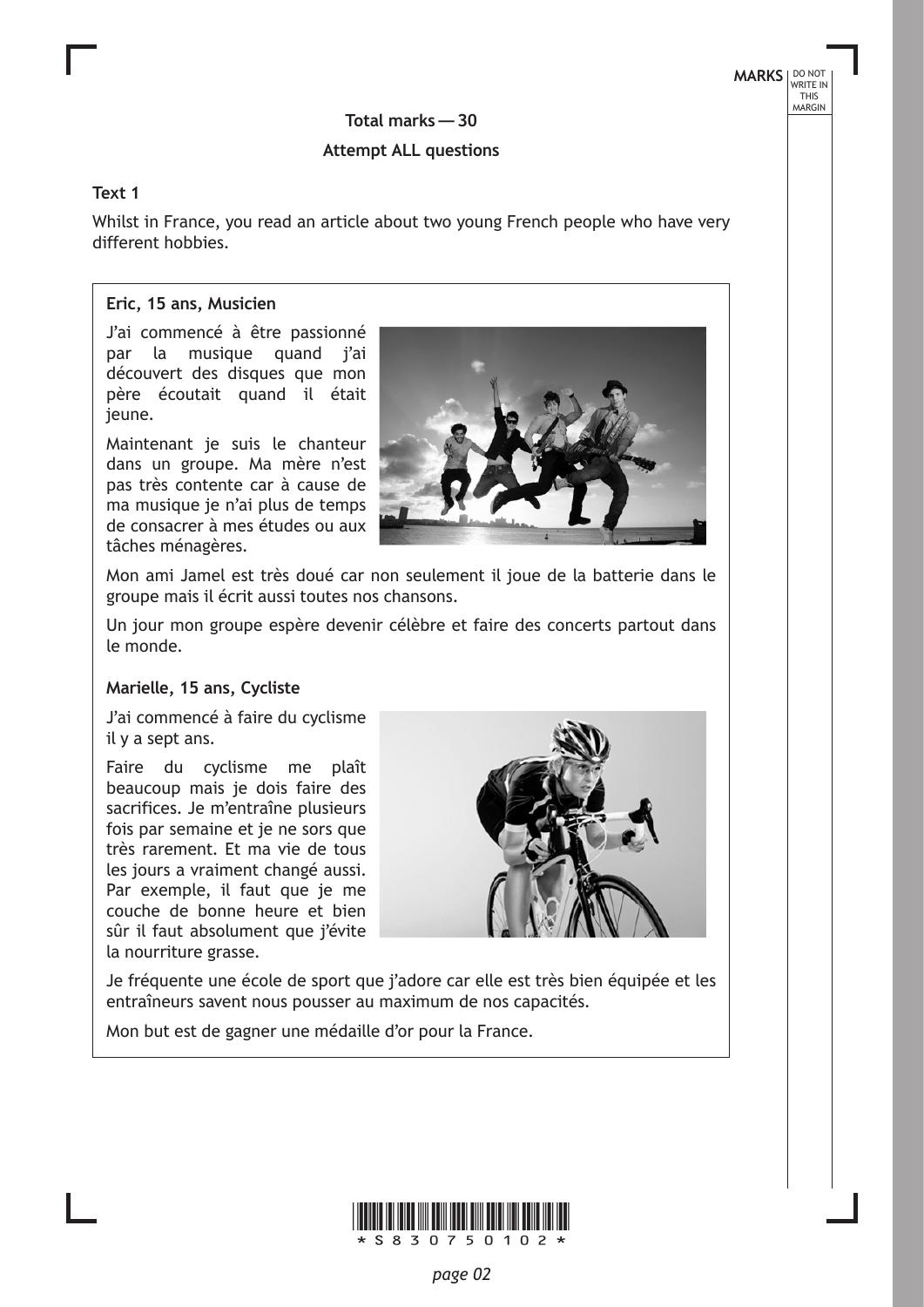### **Questions**

### **Eric**

(a) When did Eric's passion for music start?

- (b) Why is his mother not very happy? State any **one** thing.
- (c) What does Eric say about his friend Jamal? Tick (3) the **two** correct boxes.

|                                        | Tick $(\checkmark)$ |
|----------------------------------------|---------------------|
| He is talented                         |                     |
| He is the youngest member of the group |                     |
| He is the singer of the group          |                     |
| He writes the songs                    |                     |

(d) What does Eric's group hope will happen one day? State any **one** thing.

### **Marielle**

- (e) What sacrifices does Marielle have to make for her cycling? State any **one** thing.
- (f) Marielle says her daily routine has also changed. State any **one** example she gives of this.
- (g) Why does she love the school of sport she goes to?
- (h) What is her aim?



**MARKS** NO NOT

**1**

**1**

**2**

**1**

**1**

**1**

**2**

**1**

THIS MARGIN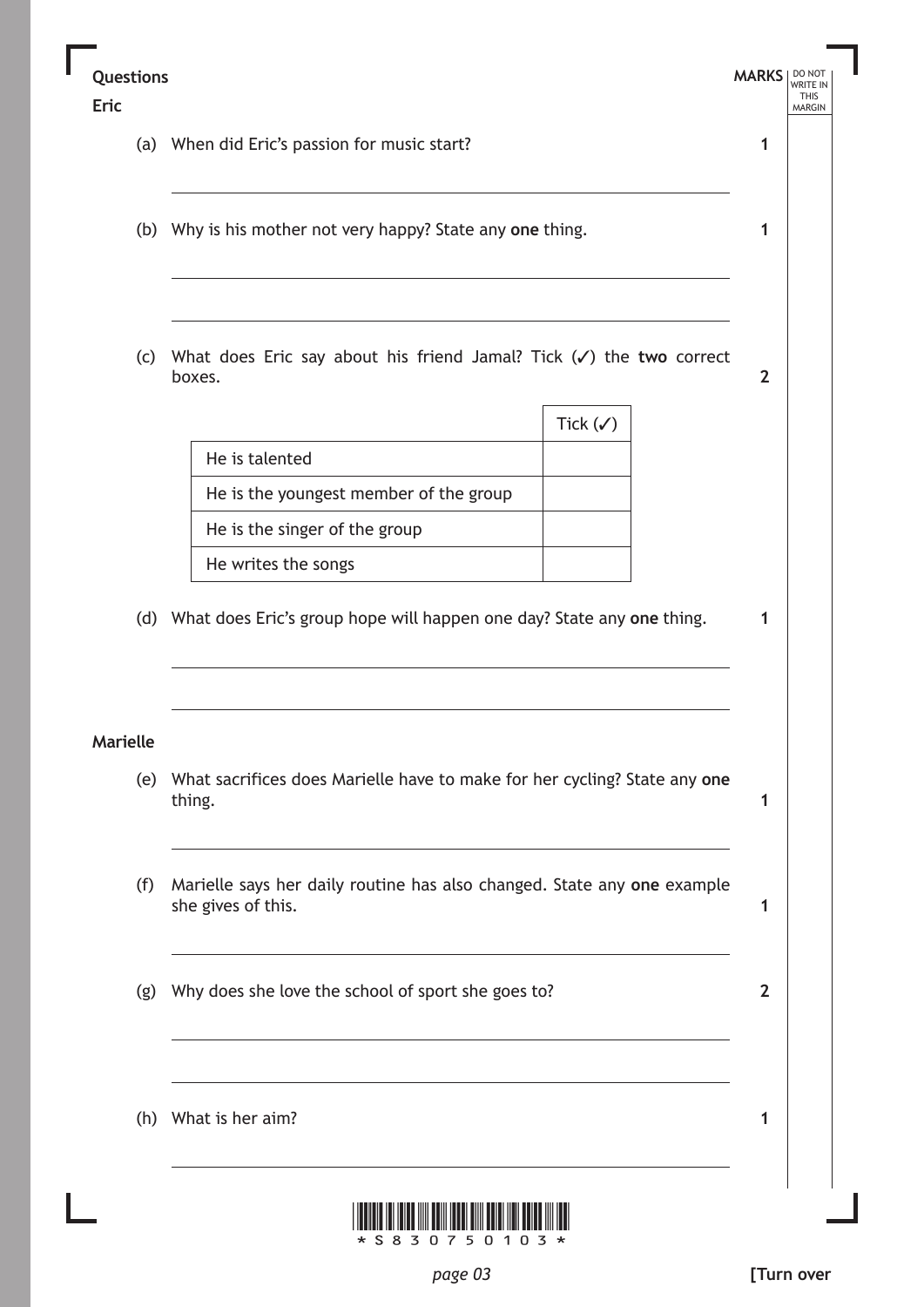### **Text 2**

You read the following article about Patrick's first visit to Morocco with his family.





C'était notre première visite au Maroc et nous avons décidé de loger dans une maison traditionnelle — **"un riad"**. Il était spacieux et j'avais ma propre chambre avec un grand lit, qui donnait sur une cour intérieure. Le **riad** était bien situé dans la vieille ville et donc tout se trouvait à pas plus de cinq minutes à pied de chez nous. On passait nos journées à se balader dans des rues étroites, à déguster la cuisine marocaine et à acheter des cadeaux aux marchés.

Un jour nous avons été invités chez un ami qui vit au Maroc. C'était intéressant de voir les différences culturelles. Par exemple:

- On devait enlever nos chaussures avant de rentrer dans la maison.
- On a tous diné assis par terre autour d'un grand plat et il fallait manger seulement avec la main droite.

Il a fait vraiment chaud pendant presque tout notre séjour. Pour éviter **une insolation** on gardait notre peau couverte au soleil. On se mettait aussi à l'ombre entre midi et quatre heures et on buvait beaucoup de thé à la menthe.

Par contre pendant les deux derniers jours au Maroc le temps est devenu orageux et il a plu pendant toute une journée.

Malgré cela, nous avons passé des vacances inoubliables.

**Glossary**

**un riad** – traditional Moroccan house

**une insolation** – sunstroke

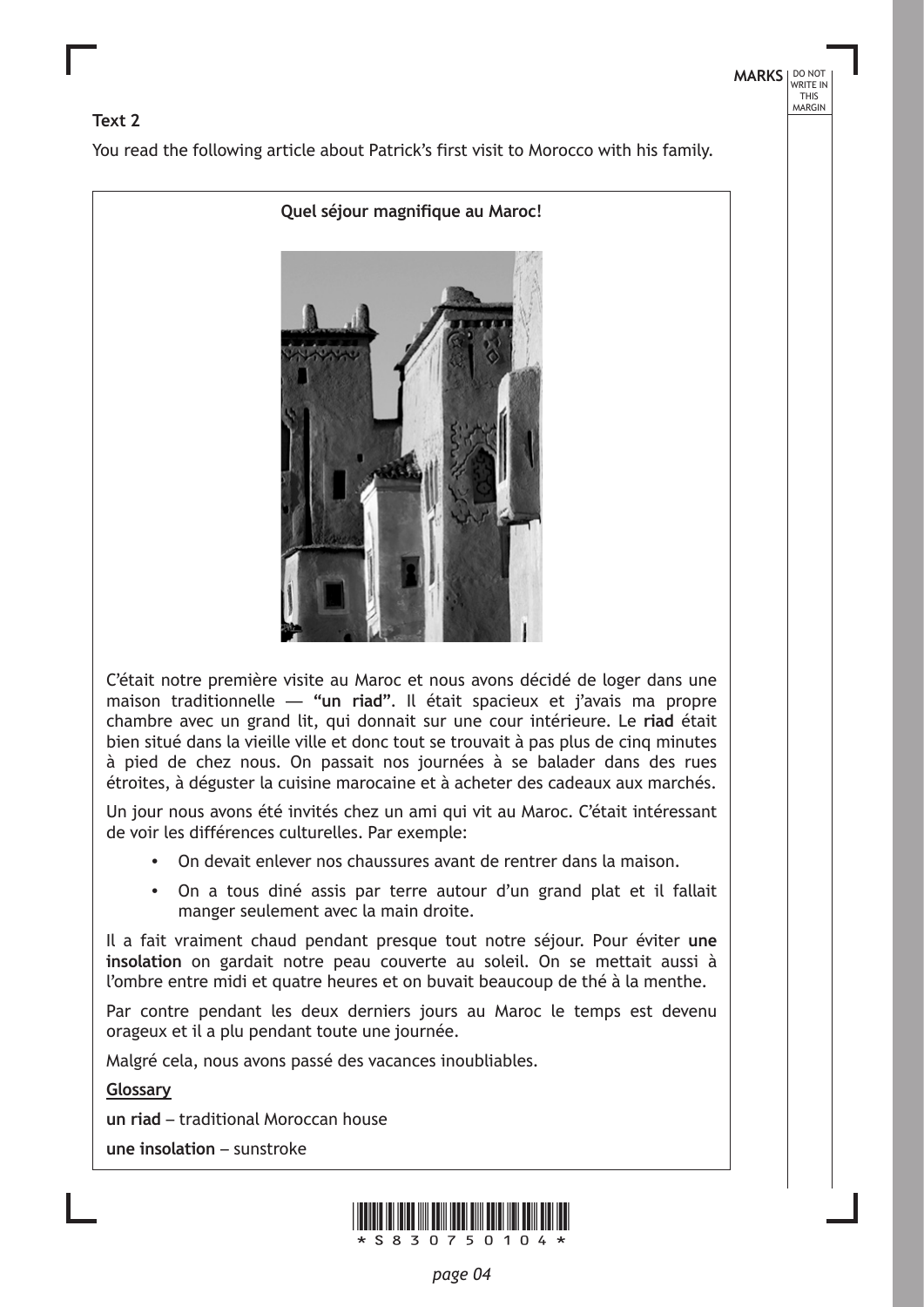### **Questions**

(a) The family stayed in a *riad*. What does he say about it? Tick ( $\checkmark$ ) the two correct boxes.

|                                | Tick $(\checkmark)$ |
|--------------------------------|---------------------|
| It was quite small             |                     |
| His room was clean             |                     |
| He had a double bed            |                     |
| He had a big room              |                     |
| He had a view of the courtyard |                     |

- (b) The *riad* was in a good location. What does Patrick say about this? State any **one** thing.
- (c) How did Patrick's family spend their days? State any **two** things.
- (d) They were invited to a friend's house. State any **two** cultural differences Patrick found interesting.
- (e) Patrick says it was very hot. What did they do to avoid getting sunstroke? State any **two** things.
- (f) What happened during their last two days in Morocco? State any **one** thing.



**[Turn over**

**MARKS** NO NOT THIS MARGIN

**2**

**1**

**2**

**2**

**2**

**1**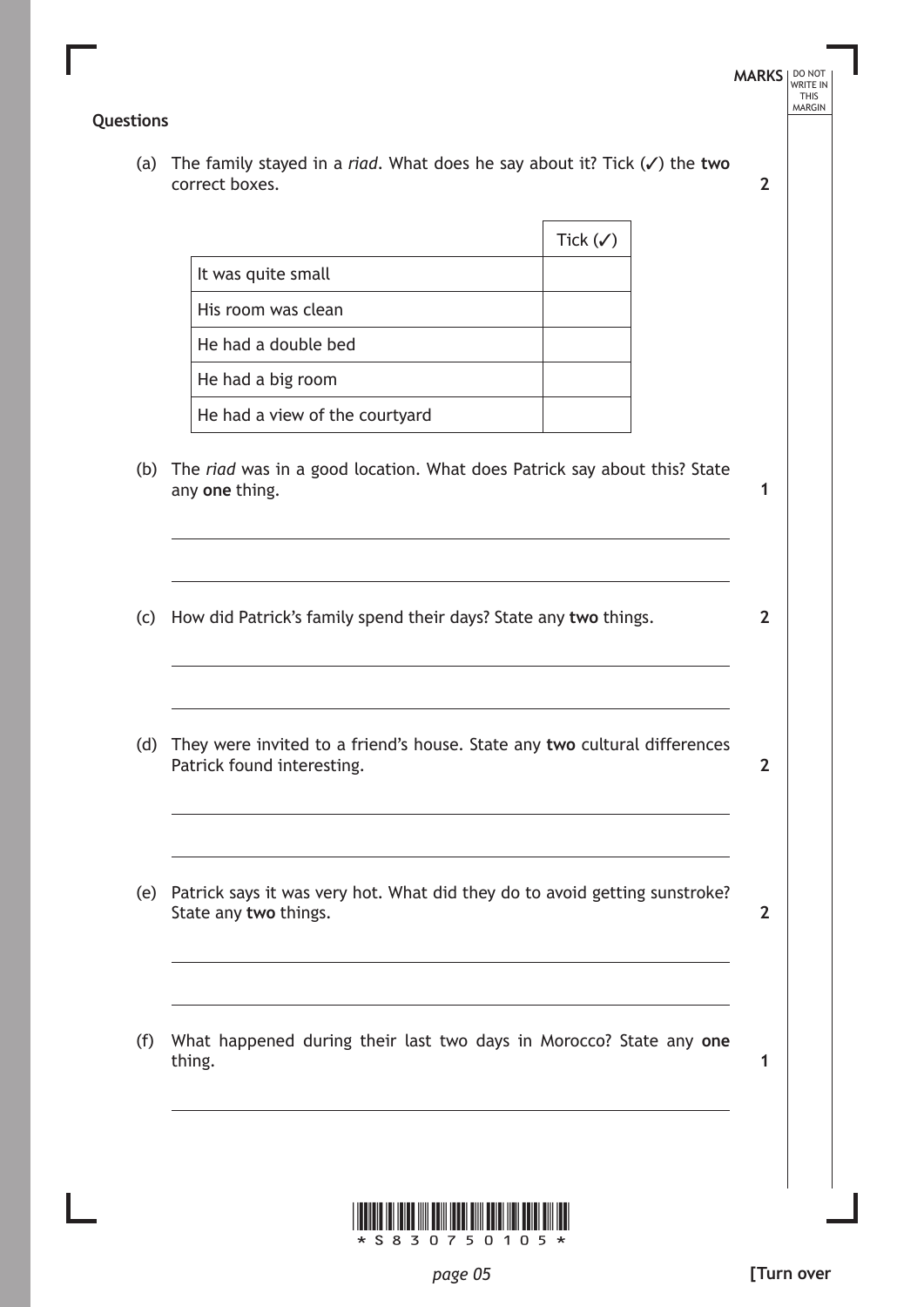### **Text 3**

You read the following article about a type of school in Marseilles, un lycée professionnel.

Trouver son premier emploi n'est jamais simple. Il est parfois difficile de persuader un employeur d'embaucher des jeunes, surtout si leur expérience professionnelle est limitée ou s'ils n'ont pas assez de qualifications.

Un lycée professionnel à Marseille essaie de résoudre ce problème. Le directeur



explique; « nous offrons un programme où les élèves travaillent chaque matin dans une entreprise et l'après-midi ils ont des cours au lycée. »

Elena est élève dans ce lycée et elle donne son avis sur ce programme. « Moi, je fréquente cette école depuis quinze mois. A mon avis c'est une très bonne façon d'apprendre. Les profs nous traitent comme des adultes, on acquière plus de confiance en soi et en plus on gagne un peu d'argent pour payer les sorties. Le seul inconvénient est que je dois utiliser les transports en commun car l'entreprise se trouve loin de chez moi. »

Ce genre de programme est aussi très avantageux pour les employeurs car ils savent que l'élève a déjà suivi une bonne formation et qu'il sait travailler en équipe.

### **Questions**

(a) Why is it sometimes difficult to persuade an employer to employ young people?

**2**

**2**

(b) What programme does the lycée professionel offer to its pupils? Complete the sentence.

In the morning the pupils and in

the afternoon they .

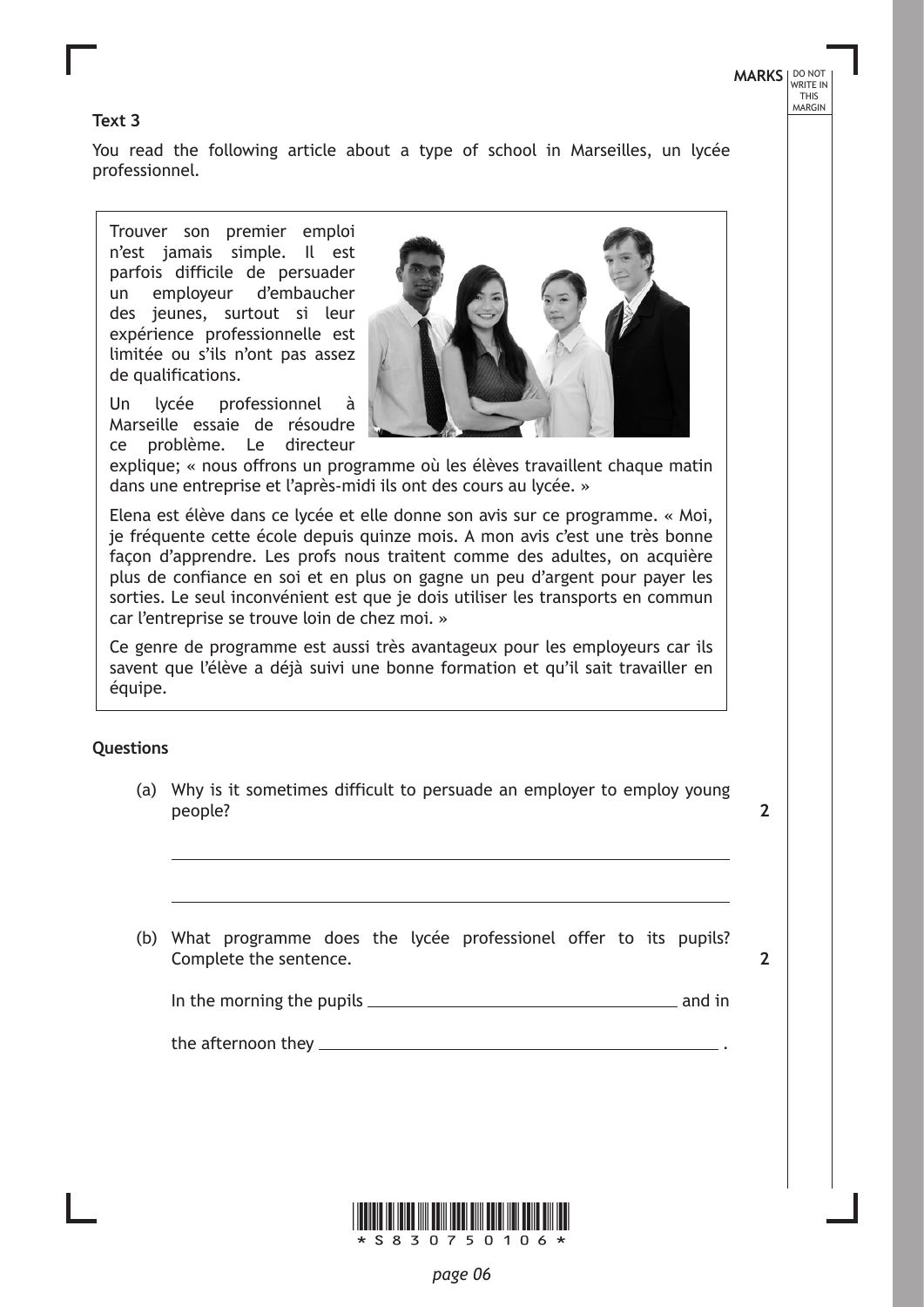|     | Text 3 questions (continued)                                                          | <b>MARKS</b> | DO NOT<br><b>THIS</b><br><b>MARGIN</b> |
|-----|---------------------------------------------------------------------------------------|--------------|----------------------------------------|
|     |                                                                                       |              |                                        |
| (c) | (i) How long has Elena been at the school?                                            | 1            |                                        |
|     | (ii) Why does she think it is a good way to learn? State any two things.              | $\mathbf{2}$ |                                        |
|     | (d) What is the only disadvantage she says there is?                                  |              |                                        |
| (e) | What are the advantages of this type of programme for employers? State<br>two things. |              |                                        |

## **[END OF SPECIMEN QUESTION PAPER]**

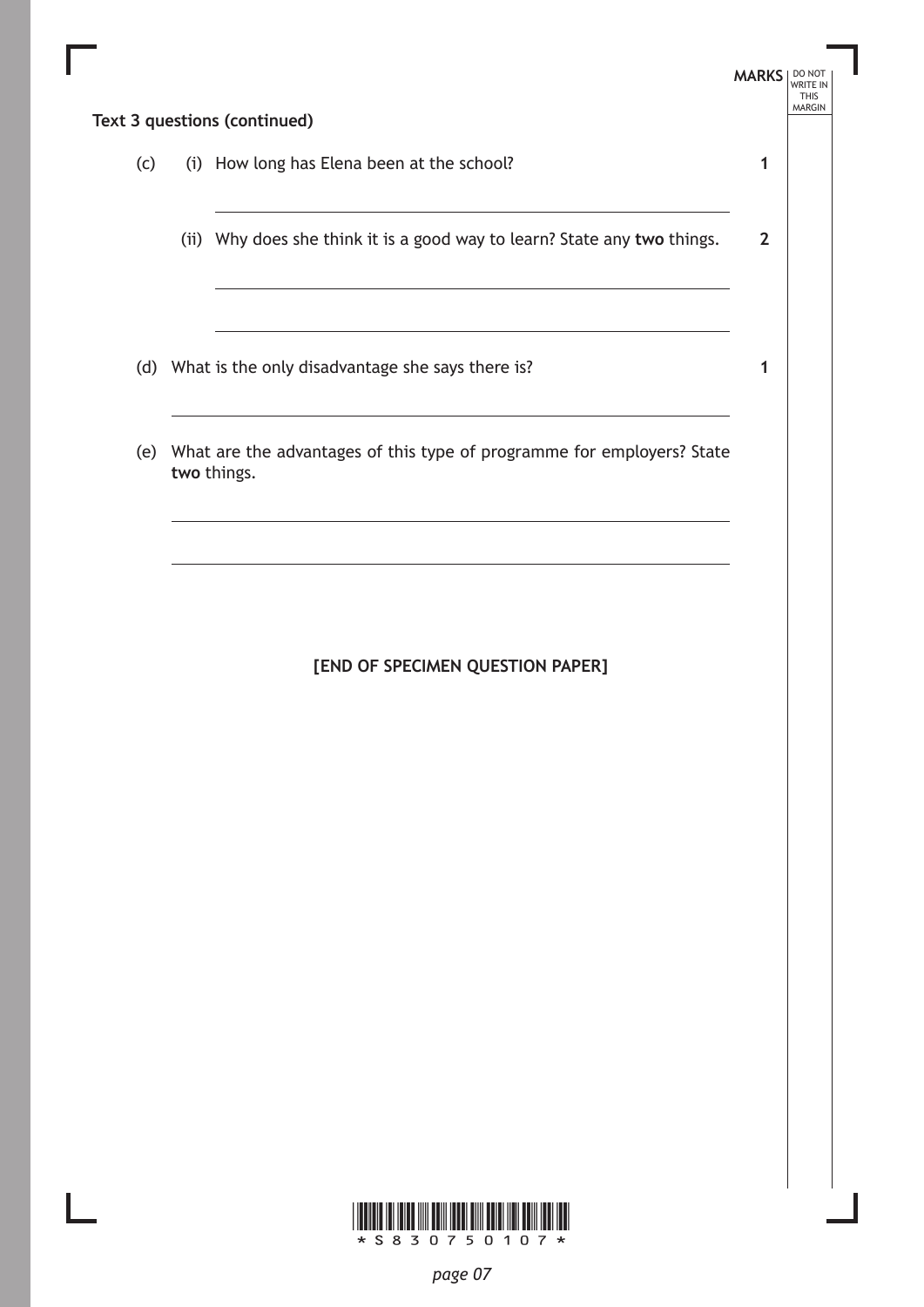# **MARKS DO NOT
WRITE IN** <br>
THIS
MARGIN

### **ADDITIONAL SPACE FOR ANSWERS**



 $\mathbb{R}^{\mathbb{Z}}$ 

*page 08*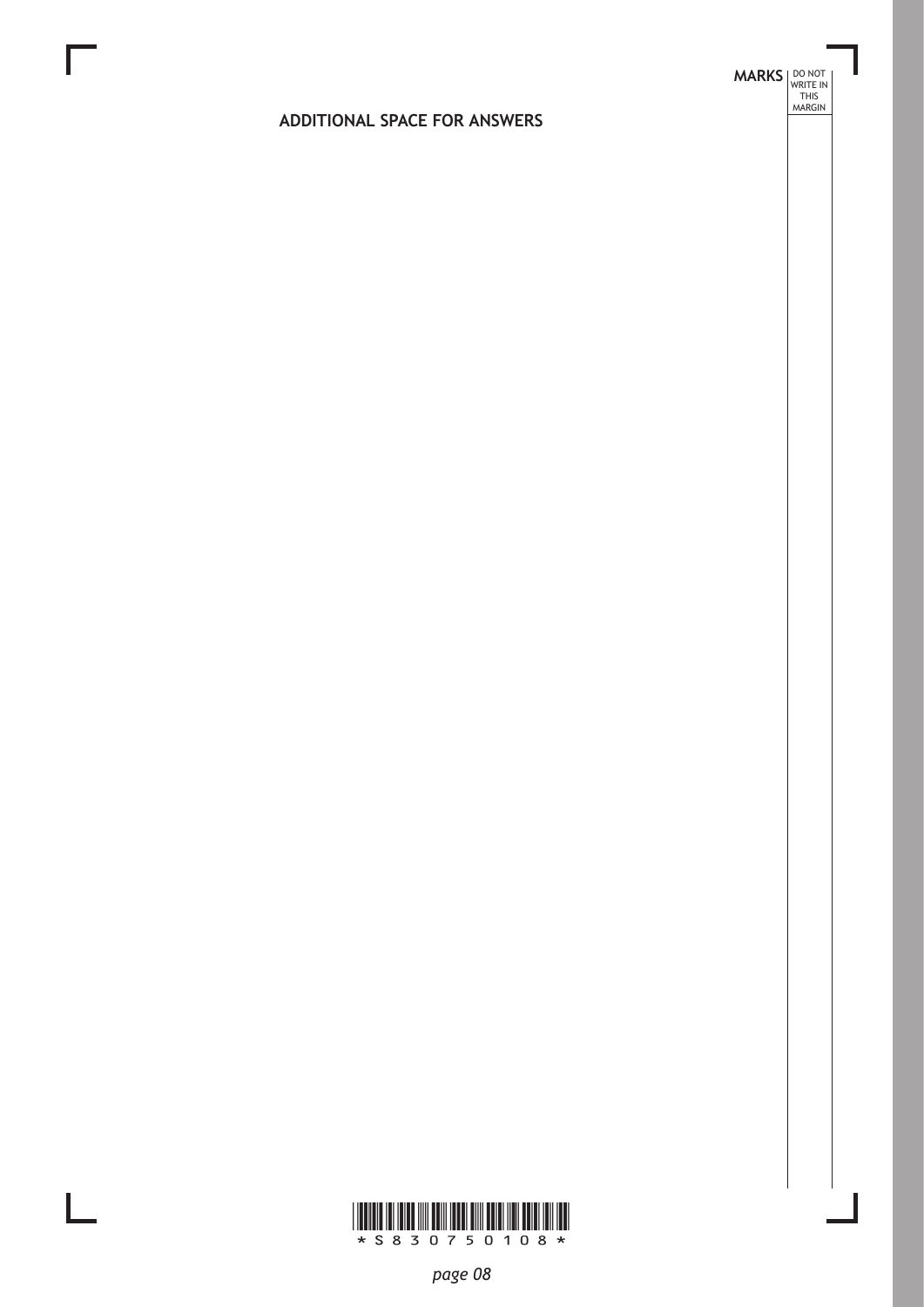# **MARKS DO NOT
WRITE IN** <br>
THIS
MARGIN

### **ADDITIONAL SPACE FOR ANSWERS**



 $\mathbb{R}^{\mathbb{Z}}$ 

*page 09*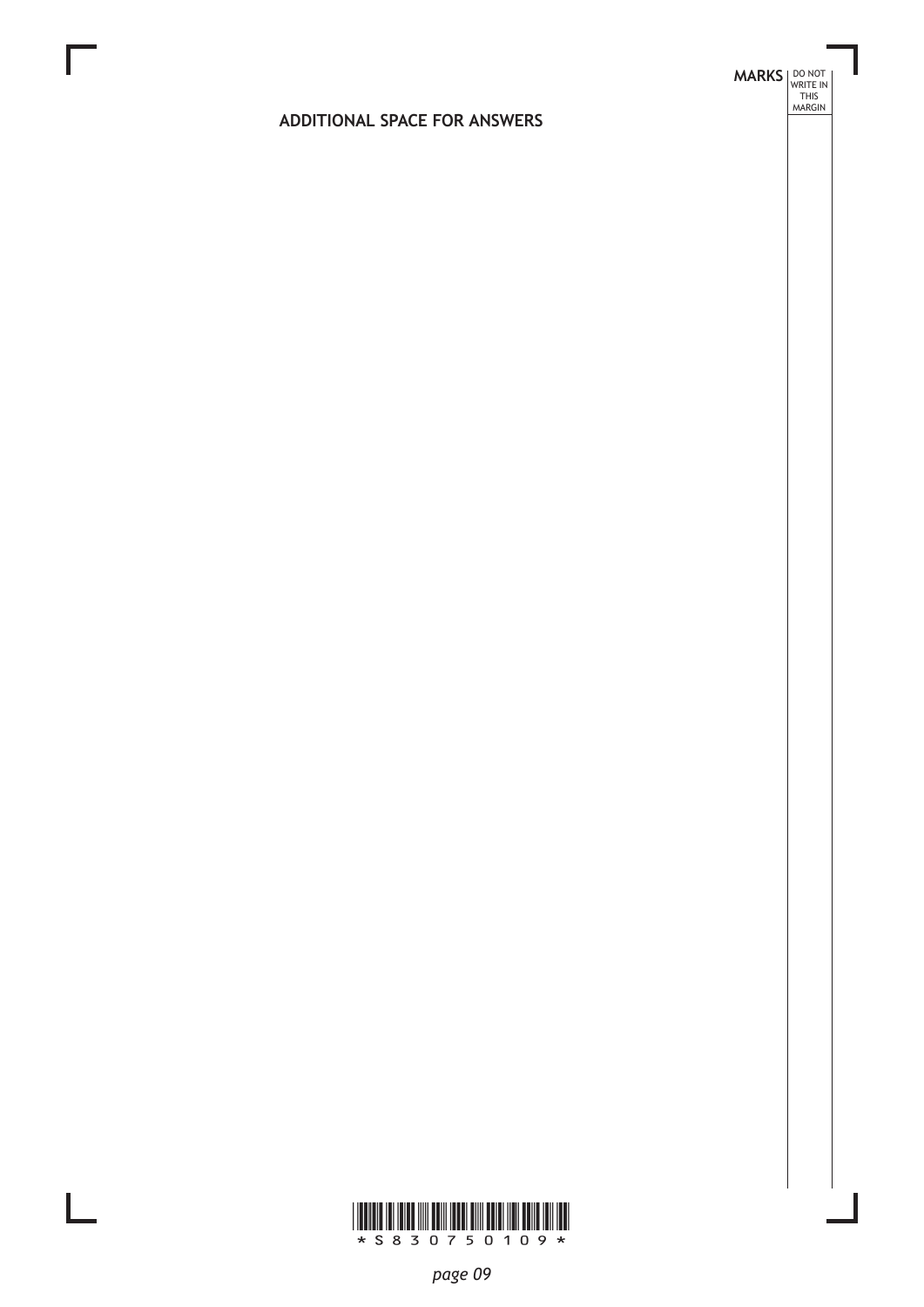

National **Oualifications** SPECIMEN ONLY

**S830/75/01 French**

**Reading**

# Marking Instructions

These marking instructions have been provided to show how SQA would mark this specimen question paper.

The information in this publication may be reproduced to support SQA qualifications only on a non-commercial basis. If it is reproduced, SQA should be clearly acknowledged as the source. If it is to be used for any other purpose, written permission must be obtained from permissions@sqa.org.uk.

Where the publication includes materials from sources other than SQA (ie secondary copyright), this material should only be reproduced for the purposes of examination or assessment. If it needs to be reproduced for any other purpose it is the user's responsibility to obtain the necessary copyright clearance.

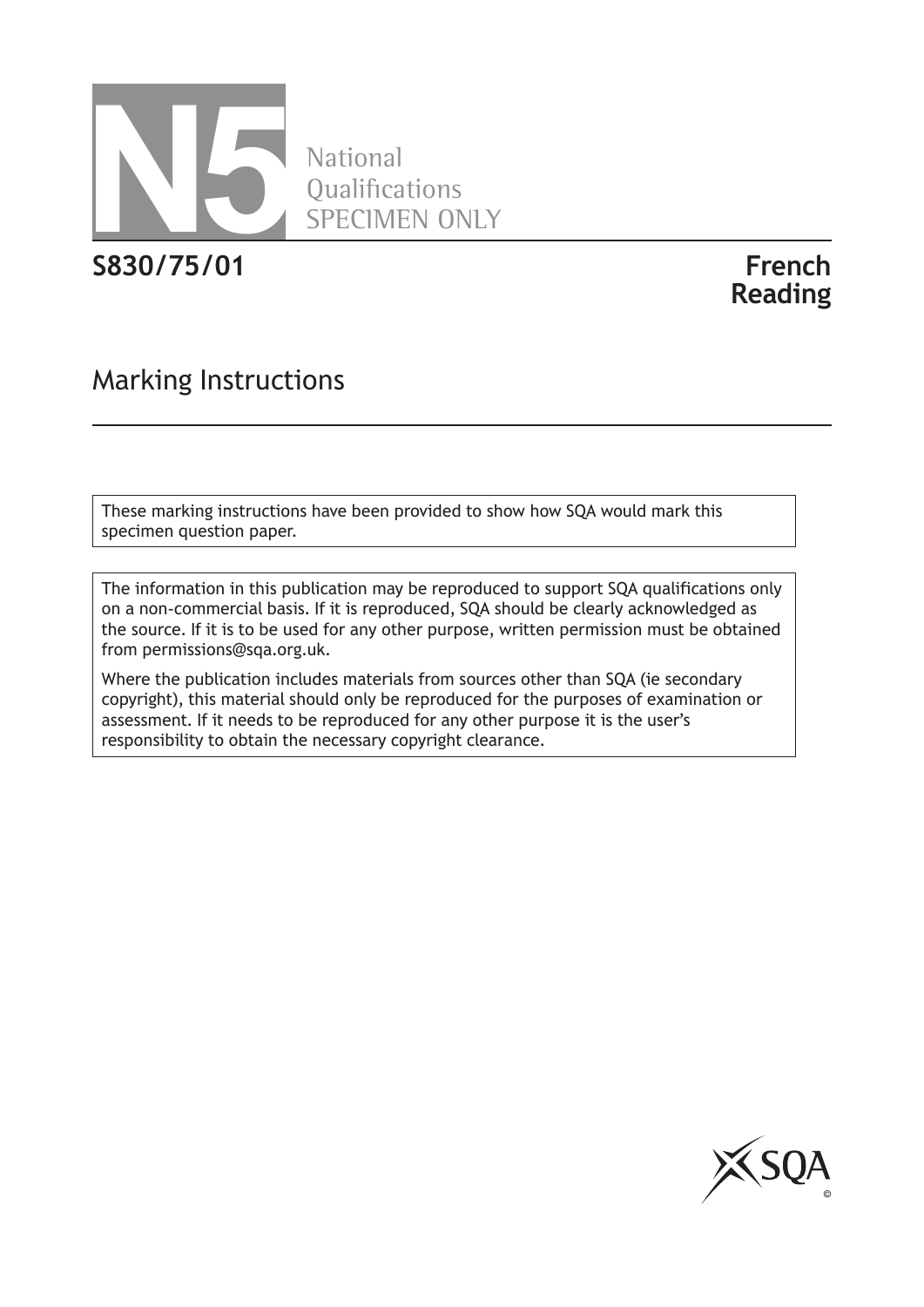### **General marking principles for National 5 French Reading**

*This information is provided to help you understand the general principles you must apply when marking candidate responses to questions in this paper. These principles must be read in conjunction with the detailed marking instructions, which identify the key features required in candidate responses.*

- **(a)** Marks for each candidate response must always be assigned in line with these general marking principles and the detailed marking instructions for this assessment.
- **(b)** Marking should always be positive. This means that, for each candidate response, marks are accumulated for the demonstration of relevant skills, knowledge and understanding: they are not dedUcted from a maximum on the basis of errors or omissions.
- **(c)** If a specific candidate response does not seem to be covered by either the principles or detailed marking instructions, and you are uncertain how to assess it, you must seek guidance from your team leader.
- **(d)** Award a mark to each answer. Marks are not transferable between questions.
- **(e)** For questions that ask candidates to '**state**' or '**give**', candidates must give a brief, accurate response/name.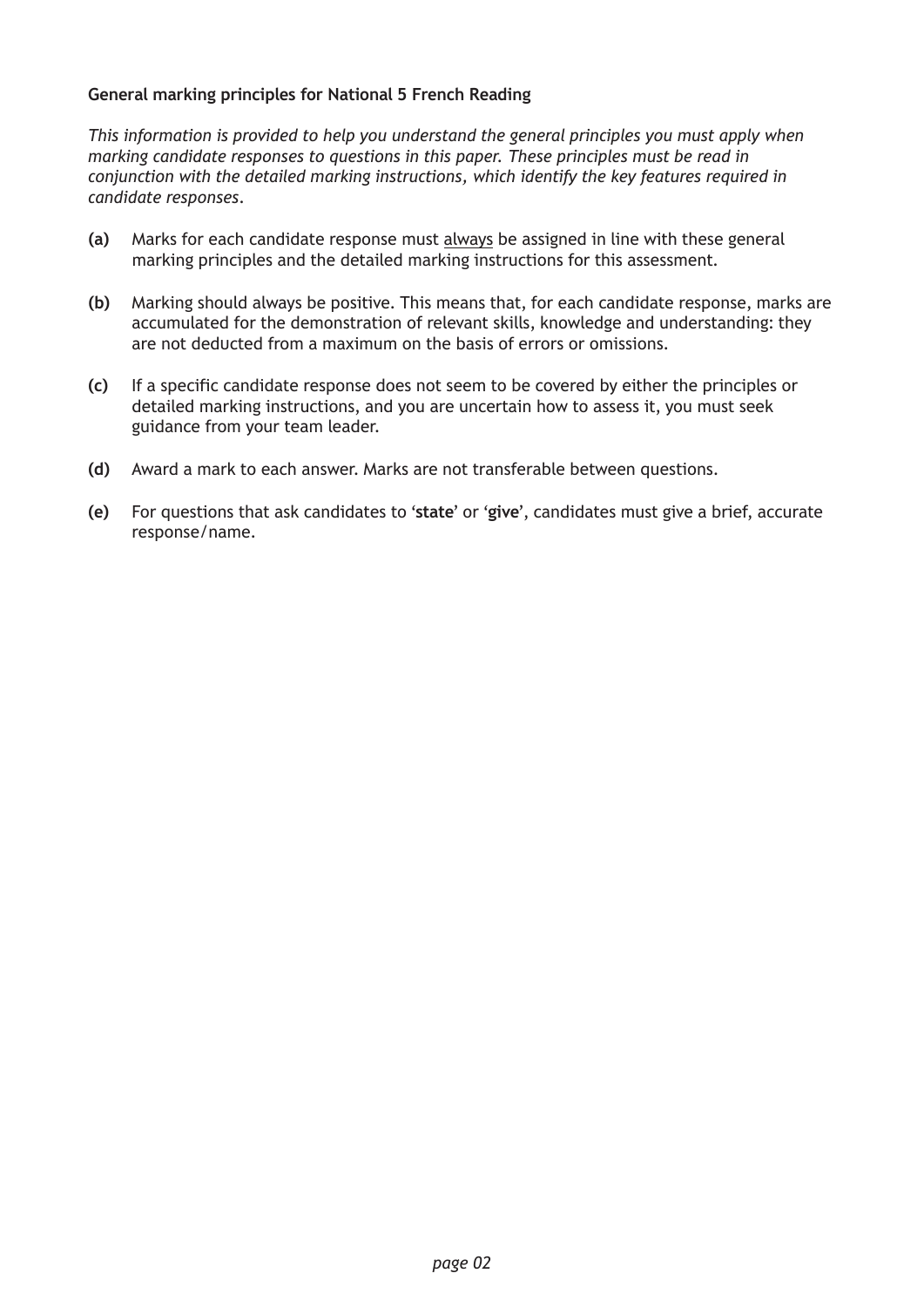### **Question** Expected response **Max Max Max Max mark Additional guidance 1.**  $|a|$  **•** When he discovered the records his dad listened to when he was younger **1** Markers should use their professional judgement, subject knowledge and experience, and understanding to award marks to (b)  $\begin{vmatrix} \cdot & \cdot & \cdot \\ \cdot & \cdot & \cdot \\ \cdot & \cdot & \cdot & \cdot \end{vmatrix}$  oandidates' responses. • No time for household tasks **(Any 1 from 2) 1**  $(c)$   $\cdot$  He is talented • He writes the songs **2** (d)  $\left| \cdot \right|$  Become famous • Do concerts all over the world. **(Any 1 from 2) 1** (e)  $\vert \cdot \vert$  She has to train several times a week • She hardly goes out/she rarely goes out **(Any 1 from 2) 1** (f)  $\vert \cdot \vert$  She has to go to bed early • Not allowed to eat fatty foods **(Any 1 from 2) 1**  $(g)$   $\cdot$  It is well equipped • Coaches know how to push them to their maximum **2** (h)  $\left| \cdot \right|$  To win a gold medal for France  $\left| \right|$  1

### **Detailed marking instructions for each question**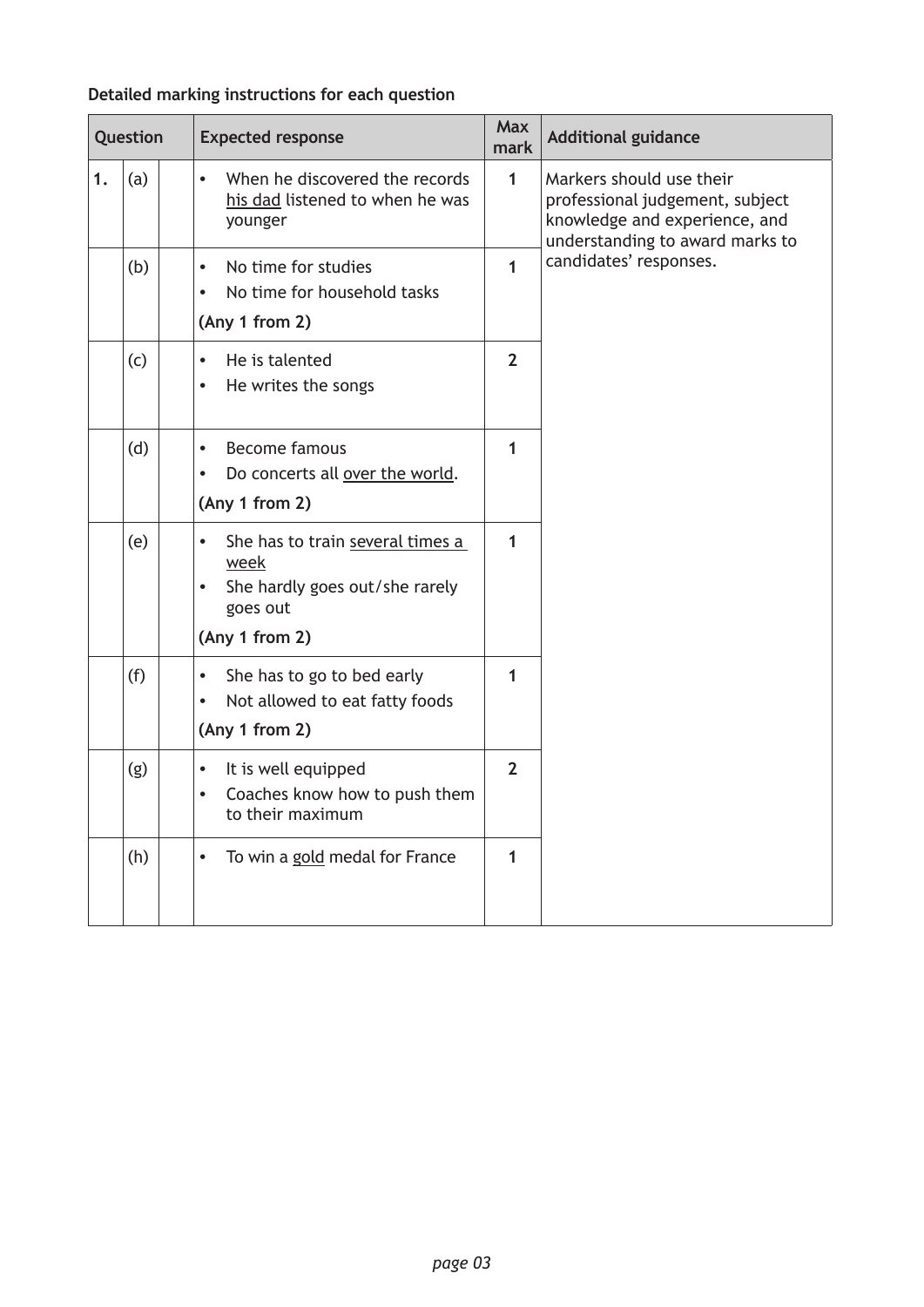| Question |     | <b>Expected response</b>                                                                                                                                                                   |                | <b>Additional guidance</b>                                                                                                      |  |  |
|----------|-----|--------------------------------------------------------------------------------------------------------------------------------------------------------------------------------------------|----------------|---------------------------------------------------------------------------------------------------------------------------------|--|--|
| 2.       | (a) | He had a double bed<br>$\bullet$<br>He had a view of the courtyard<br>$\bullet$                                                                                                            | $\overline{2}$ | Markers should use their<br>professional judgement, subject<br>knowledge and experience, and<br>understanding to award marks to |  |  |
|          | (b) | In the old town<br>$\bullet$<br>Everything was no more than five<br>minutes' walk away<br>(Any 1 from 2)                                                                                   | 1              | candidates' responses.                                                                                                          |  |  |
|          | (c) | Walked through the narrow<br>$\bullet$<br>streets<br>Tried Moroccan cuisine/food<br>$\bullet$<br>Bought presents from the<br>$\bullet$<br>markets<br>(Any 2 from 3)                        | $\overline{2}$ |                                                                                                                                 |  |  |
|          | (d) | Had to take shoes off (before<br>$\bullet$<br>going into the house)<br>Ate on the floor around a big<br>$\bullet$<br>dish<br>Only eat with their right hand<br>$\bullet$<br>(Any 2 from 3) | $\overline{2}$ |                                                                                                                                 |  |  |
|          | (e) | Kept the skin covered<br>$\bullet$<br>Stayed in the shade between<br>$\bullet$<br>midday and 4 pm<br>Drank lots of mint tea<br>(Any 2 from 3)                                              | $\overline{2}$ |                                                                                                                                 |  |  |
|          | (f) | It became stormy<br>It rained for a whole day<br>$\bullet$<br>(Any 1 from 2)                                                                                                               | 1              |                                                                                                                                 |  |  |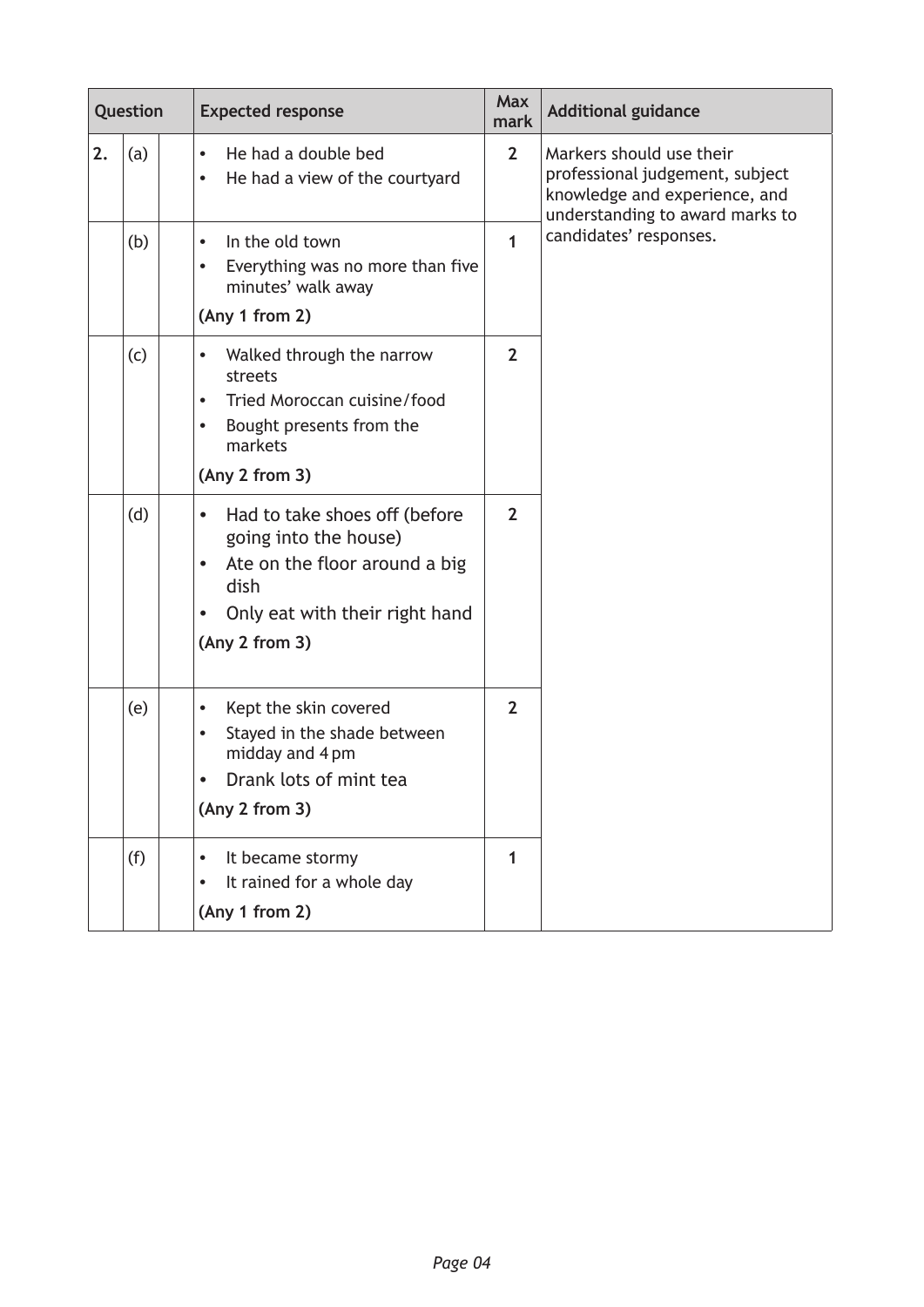| Question |     |     | <b>Expected response</b>                                                                                                                                                              |                | <b>Additional guidance</b>                                                                                                      |
|----------|-----|-----|---------------------------------------------------------------------------------------------------------------------------------------------------------------------------------------|----------------|---------------------------------------------------------------------------------------------------------------------------------|
| 3.       | (a) |     | They have little/limited<br>$\bullet$<br>(professional) experience<br>Not enough qualifications                                                                                       | $\overline{2}$ | Markers should use their<br>professional judgement, subject<br>knowledge and experience, and<br>understanding to award marks to |
|          | (b) |     | Work in a business<br>$\bullet$<br>Do lessons/classes/study at their<br>school                                                                                                        | $\overline{2}$ | candidates' responses.                                                                                                          |
|          | (c) | (i) | For 15 months<br>$\bullet$                                                                                                                                                            | 1              |                                                                                                                                 |
|          |     | (i) | The teachers treat them as<br>$\bullet$<br>adults<br>They gain (more) confidence<br>$\bullet$<br>They earn (a bit of) money (to<br>$\bullet$<br>pay for going out).<br>(Any 2 from 3) | $\overline{2}$ |                                                                                                                                 |
|          | (d) |     | (As workplace far away from<br>$\bullet$<br>home) She has to take public<br>transport                                                                                                 | 1              |                                                                                                                                 |
|          | (e) |     | That the young person has had a<br>$\bullet$<br>good training programme/<br>apprenticeship<br>That the young person can work<br>$\bullet$<br>in a team                                | $\overline{2}$ |                                                                                                                                 |

### **[END OF SPECIMEN MARKING INSTRUCTIONS]**